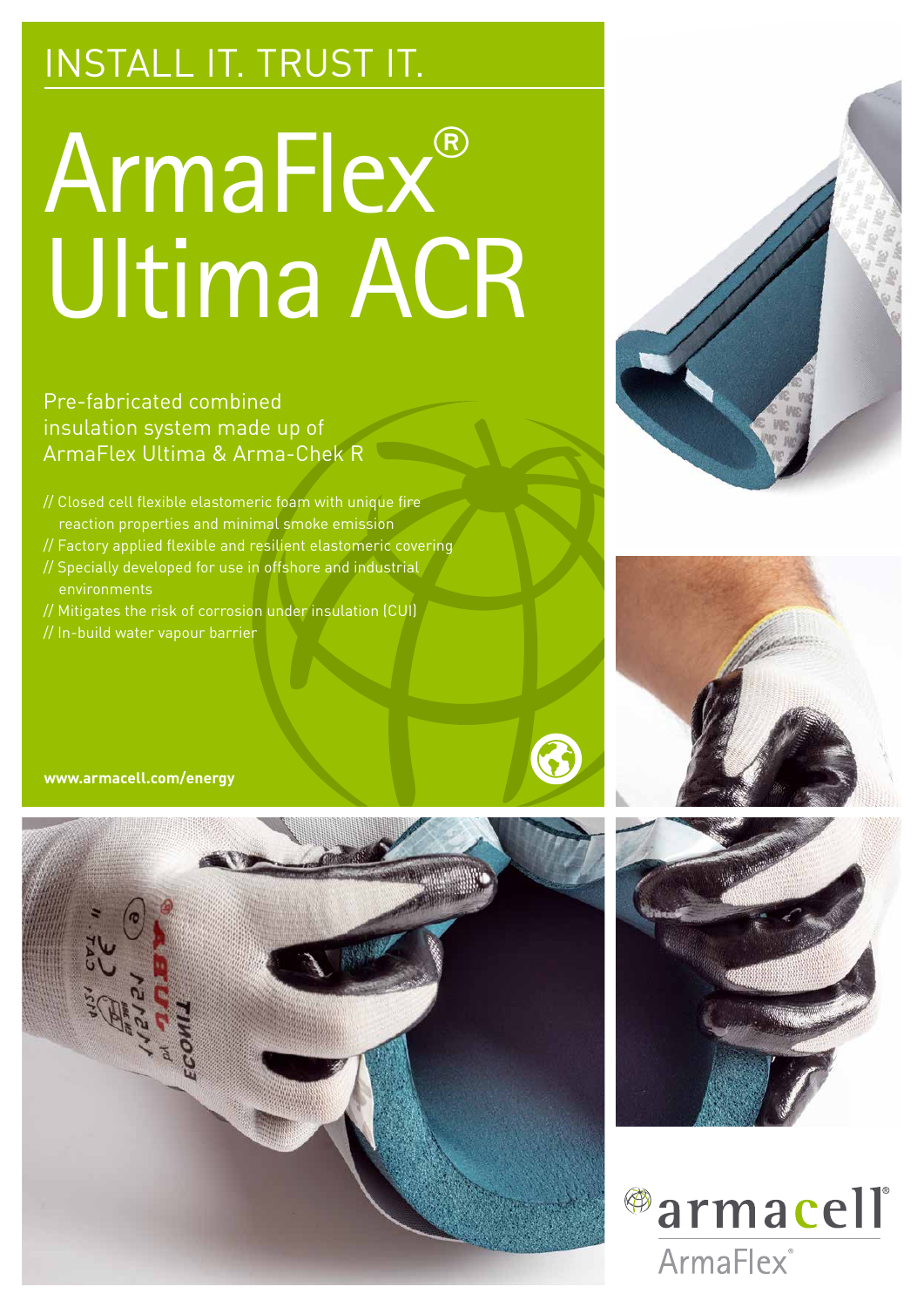# **TECHNICAL DATA – ARMAFLEX ULTIMA ACR**

| Brief description | Flexible Elastomeric Foam on basis of patented synthetic rubber composition, factory precovered with a flexible EPDM rubber covering.<br>Especially developed for use in offshore and industrial environments.                                |  |  |  |  |
|-------------------|-----------------------------------------------------------------------------------------------------------------------------------------------------------------------------------------------------------------------------------------------|--|--|--|--|
| Material type     | Insulation: ArmaFlex® Ultima Flexible Elastomeric Foam, based in ArmaPrene®.<br>Covering: Arma-Chek® R flexible EPDM rubber with Chlorosulphonated Monomer (CSM), also known as CSPE.                                                         |  |  |  |  |
| Colour            | Insulation: Blue. Covering: Grey.                                                                                                                                                                                                             |  |  |  |  |
| Applications      | Thermal insulation system for pipework, fittings, vessels and equipment in the offshore, heavy-industry, chemical and petrochemical<br>environments.                                                                                          |  |  |  |  |
| Special features  | Pre-covered system of insulation and mechanical protection for faster product installation.                                                                                                                                                   |  |  |  |  |
| Assembly          | All Arma-Chek joints should be secured with Arma-Chek® Mastic. Please contact our Technical Services. The ArmaFlex® Ultima ACR,<br>$ArmaFlex^{\circ}$ and $Arma-Chek^{\circ}$ R installation manuals should be consulted before installation. |  |  |  |  |
| Remarks           | For more technical informations, please refer the technical data sheet of the products separately: ArmaFlex® Ultima and Arma-Chek® R.                                                                                                         |  |  |  |  |

| Property                                    | <b>Value/Assessment</b>                                                                                                                                                                        |                   | <b>Special Remark</b>                          |  |
|---------------------------------------------|------------------------------------------------------------------------------------------------------------------------------------------------------------------------------------------------|-------------------|------------------------------------------------|--|
|                                             | <b>Armaflex Ultima</b>                                                                                                                                                                         | Arma-Chek R       |                                                |  |
| Temperature range*1                         |                                                                                                                                                                                                |                   |                                                |  |
| Max. service temperature                    | +110 °C (+230 °F)                                                                                                                                                                              | +100 °C (+212 °F) | Based on thermal ageing                        |  |
| Min. service temperature                    | $-50$ °C ( $-58$ °F)                                                                                                                                                                           | -50 °C (-58 °F)   | behavior                                       |  |
| <b>Thermal conductivity</b>                 |                                                                                                                                                                                                |                   |                                                |  |
| Declared thermal conductivity               | $\lambda_A \leqslant 0.040$ W/(m·K) at 0 °C                                                                                                                                                    |                   | Declared according to<br>EN ISO 13787          |  |
| Water vapor transmission                    |                                                                                                                                                                                                |                   |                                                |  |
| Water vapour diffusion<br>resistance factor | $\mu \ge 7,000$                                                                                                                                                                                | $\mu \ge 50,000$  | Tested according to<br>EN 12086                |  |
| <b>Fire Performance</b>                     |                                                                                                                                                                                                |                   |                                                |  |
| Reaction to fire                            | $B_{1} - S_{1}$ , d $0$<br>$B-s2,d0$                                                                                                                                                           | $B-s3,d0$         | Classified according to<br>EN 13501-1          |  |
| Flame spread                                | Pass                                                                                                                                                                                           | Pass              | IMO Part 5                                     |  |
| Smoke and toxicity                          | Pass                                                                                                                                                                                           | Pass              | IMO Part 2                                     |  |
| Approvals                                   | BV, DNV                                                                                                                                                                                        | <b>DNV</b>        | IMO 2010 FTP Code                              |  |
| <b>Mechanical properties</b>                |                                                                                                                                                                                                |                   |                                                |  |
| Tear strength <sup>*2</sup>                 |                                                                                                                                                                                                | ≥ 7.0 N/mm        | ISO 34-1                                       |  |
| Tensile strength                            |                                                                                                                                                                                                | ≥4.5 MPa          | ISO 37                                         |  |
| Elongation                                  |                                                                                                                                                                                                | ≥ 200%            | ISO 37                                         |  |
| Other technical features                    |                                                                                                                                                                                                |                   |                                                |  |
| Weather resistance                          |                                                                                                                                                                                                | Excellent         | Assessed according to<br>Allunga Exposure Lab. |  |
| UV resistance                               |                                                                                                                                                                                                | Excellent         | EN ISO 4892-2                                  |  |
| Application conditions*3                    | +5 °C to +35 °C<br>Application temperature*4:<br>Max. relative humidity:<br>80%                                                                                                                |                   |                                                |  |
| Shelf (storage) life                        | 1 year (self-adhesive material)                                                                                                                                                                |                   |                                                |  |
| Storage                                     | Material shall be stored indoors, in clean and dry conditions, away from direct sunlight and in no direct contact<br>with ground. Cartons must be stored horizontally as indicated in the box. |                   |                                                |  |

1. For temperatures below or above those published please contact Technical Services to request for the corresponding technical information.<br>2. Minimum value in Machine Direction (MD) and in Cross Direction (CD). Method B,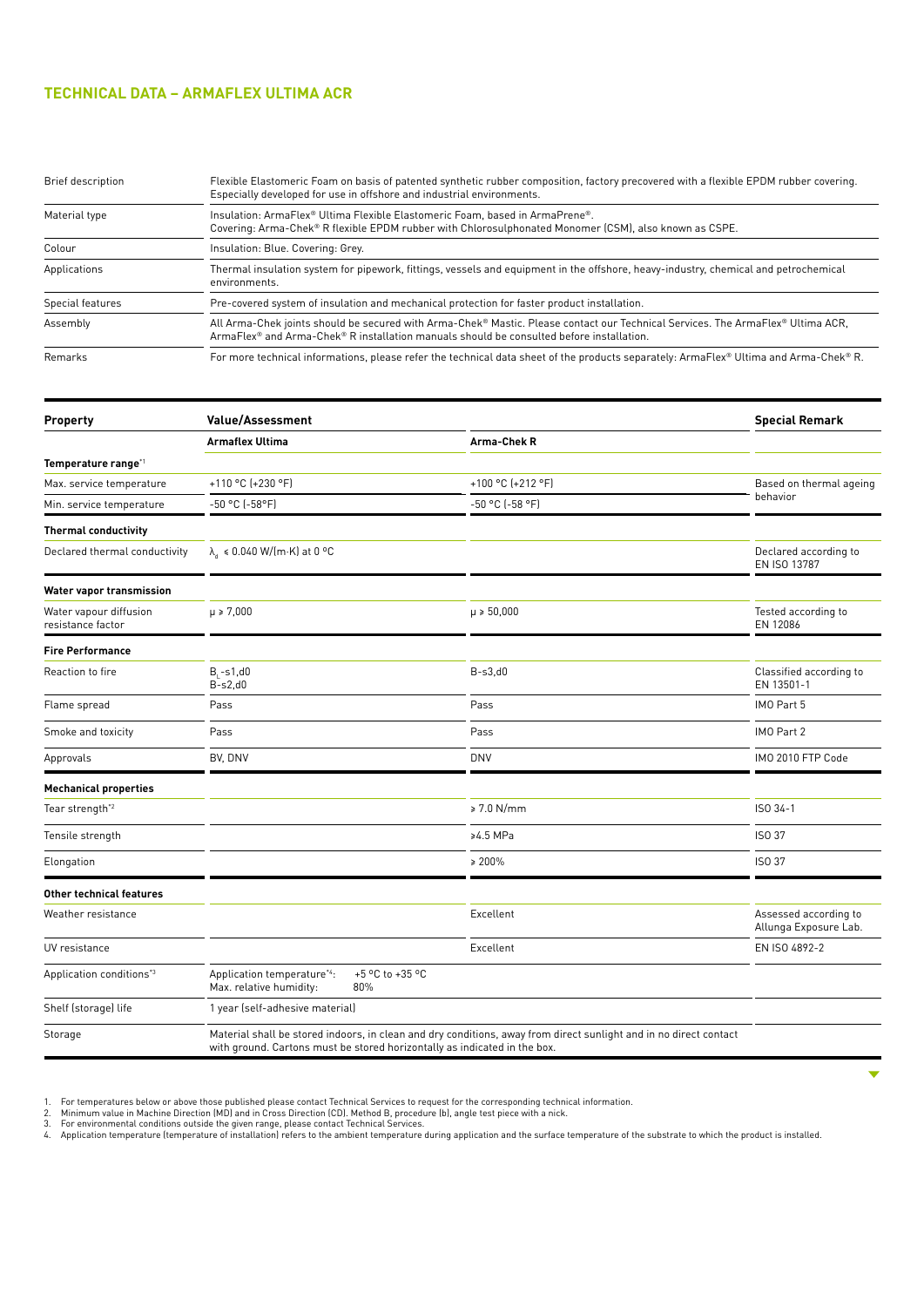## $\overline{\mathbf{v}}$

## **Tubes Armaflex Ultima ACR (with factory applied covering)**

**Steel pipe\***

| <b>Outside</b><br>Nominal pipe size<br>Nominal<br><b>NPS</b><br>diameter<br>diameter<br>OD*<br><b>DN</b> |         |      | Inner diameter of<br>insulation tube<br>min/max | Nominal length of<br>insulation tube | <b>Nominal insulation thickness</b><br><b>19 mm</b> |          |
|----------------------------------------------------------------------------------------------------------|---------|------|-------------------------------------------------|--------------------------------------|-----------------------------------------------------|----------|
| [inch]                                                                                                   | [mm]    | [mm] | [mm]                                            | [m]                                  | <b>Item</b>                                         | m/carton |
| $\frac{1}{4}$                                                                                            | 8       | 15   | $16.5 - 18.0$                                   | 1.36                                 | <b>UACR-19X015</b>                                  | 24.48    |
| $\frac{3}{8}$                                                                                            | 10      | 18   | $19.5 - 21.0$                                   | 1.36                                 | <b>UACR-19X018</b>                                  | 24.48    |
| $\frac{1}{2}$                                                                                            | 15      | 22   | $23.5 - 25.0$                                   | 1.36                                 | <b>UACR-19X022</b>                                  | 21.76    |
| $^{3/4}$                                                                                                 | 20      | 28   | $39.5 - 31.5$                                   | 1.36                                 | <b>UACR-19X028</b>                                  | 19.04    |
|                                                                                                          | 25      | 35   | $36.5 - 38.5$                                   | 1.36                                 | UACR-19X035                                         | 19.04    |
| $1\frac{1}{4}$                                                                                           | 32      | 42.4 | $44.0 - 46.0$                                   | 1.36                                 | <b>UACR-19X042</b>                                  | 16.32    |
| $1\frac{1}{2}$                                                                                           | 40      | 48.3 | $50.0 - 52.0$                                   | 1.36                                 | <b>UACR-19X048</b>                                  | 16.32    |
| ---                                                                                                      | $- - -$ | 54   | $56.0 - 58.0$                                   | 1.36                                 | UACR-19X054                                         | 13.60    |
| 2                                                                                                        | 50      | 60.3 | $62.0 - 64.0$                                   | 1.36                                 | UACR-19X060                                         | 10.88    |
|                                                                                                          | $- - -$ | 64   | $64.0 - 66.0$                                   | 1.36                                 | UACR-19X064                                         | 10.88    |
| $2\frac{1}{2}$                                                                                           | 65      | 76.1 | $78.0 - 80.0$                                   | 1.36                                 | UACR-19X076                                         | 10.88    |
| 3                                                                                                        | 80      | 89   | $91.0 - 94.0$                                   | 1.36                                 | UACR-19X089                                         | 8.16     |

| <b>IVICIAIILCJIVI LUDCJ</b><br>According to EN 14304 | Thickness tolerances      | 19 mm nominal thickness | $2.5 \text{ mm}$                |
|------------------------------------------------------|---------------------------|-------------------------|---------------------------------|
|                                                      | Inner diameter tolerances |                         | see min/max. in the table above |
|                                                      | <b>Length tolerance</b>   |                         | ւ 1.5 mm                        |

\* In accordance with European standards for steel pipes with the exception of Outside Diameter 54 for copper pipe. For further dimensions please contact our Customer Service Centre.

#### **Sheets Armaflex Ultima (no covering)**

| <b>Item</b>                                           | <b>Nominal thickness</b>    | <b>Nominal width</b> | <b>Nominal length</b>                                   |                       | <b>Carton content</b> |
|-------------------------------------------------------|-----------------------------|----------------------|---------------------------------------------------------|-----------------------|-----------------------|
|                                                       | [mm]                        | [m]                  | [m]                                                     |                       | m <sup>2</sup>        |
| UD-19-99/E                                            | 19.0                        | 1.0                  |                                                         |                       |                       |
| UD-25-99/E                                            | 25.0                        | 1.0                  |                                                         |                       |                       |
| UD-32-99/E                                            | 32.0                        | 1.0                  |                                                         |                       |                       |
| <b>Tolerances for sheets</b><br>According to EN 14304 | <b>Thickness tolerances</b> |                      | 19 mm nominal thickness<br>25 - 32 mm nominal thickness | $± 1.5$ mm<br>$±2$ mm |                       |
|                                                       | <b>Width tolerances</b>     |                      |                                                         | ± 2%                  |                       |
|                                                       | <b>Length tolerances</b>    |                      |                                                         | ± 1.5%                |                       |

## **Rolls Arma-Chek R (covering only)**

| Item            | Nominal Thickness [mm] | Nominal Roll Length [m] | Nominal Roll Width [m] | m <sup>2</sup> /carton |
|-----------------|------------------------|-------------------------|------------------------|------------------------|
| RCS-R10/1-14-GY | 1.0                    |                         | 1.4                    |                        |
| RCS-R10/1-07-GY | l.O                    |                         | 0.7                    |                        |
| RCS-R05/1-14-GY | 1.0                    |                         | 1.4                    |                        |
| RCS-R05/1-07-GY | 1.0                    |                         | 0.7                    | 3.5                    |

#### **Accessories**

| Item          | <b>Article description</b>                        | Units/Carton  |
|---------------|---------------------------------------------------|---------------|
| ADH-HT625/1,0 | 1 litre tin                                       | 12 litre      |
| ACH-MASTICS   | 290 ml Cartridges                                 | 12 cartridges |
| CLEANER/1,0   | 1 litre tin                                       | 4 litre       |
| RCS-BEND-10   | 75 mm width Arma-Chek R bandage roll (10m length) | 9 rolls       |